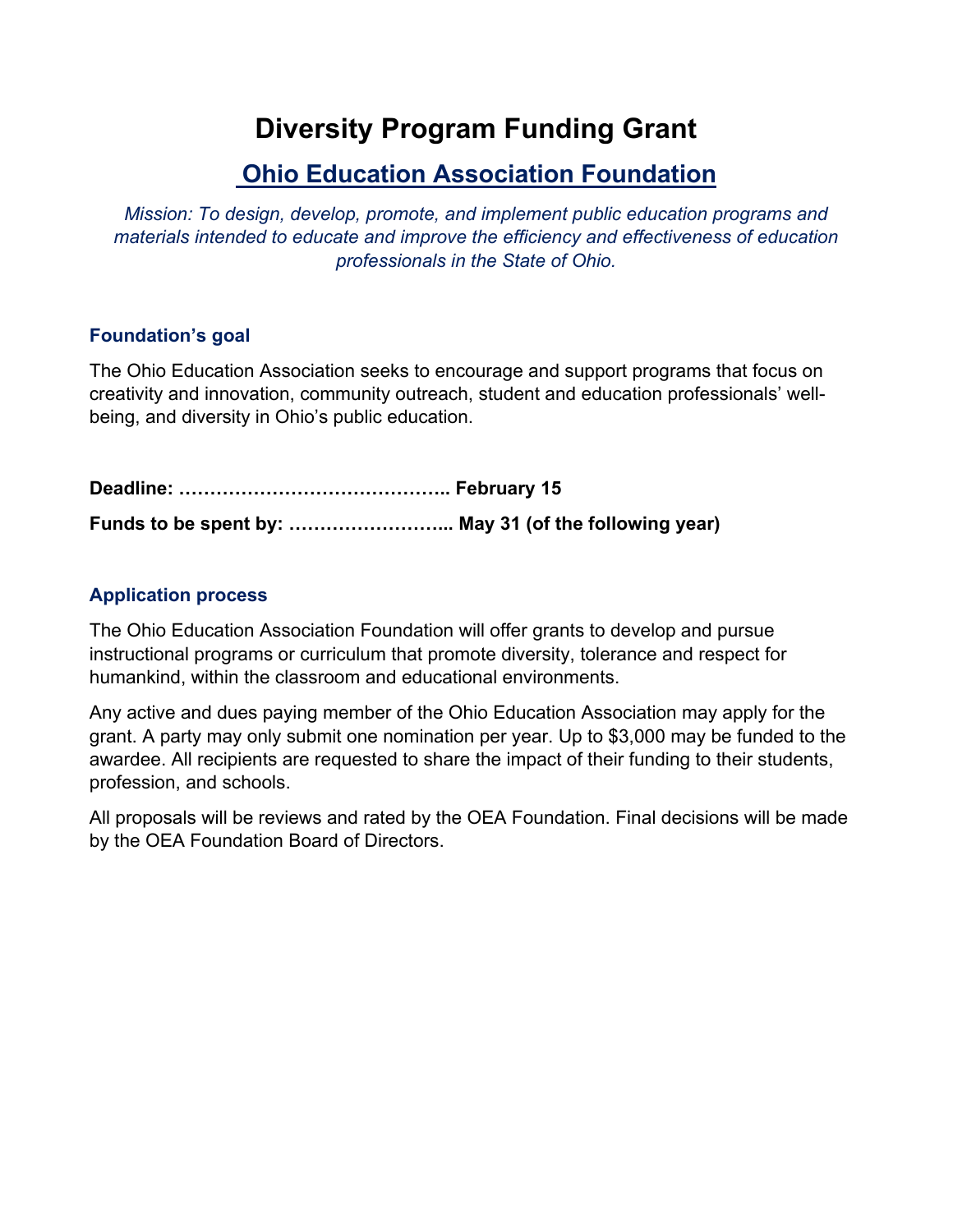# **Diversity Program Funding Grant Application: Data**

**DATA IS TO BE COMPLETED BY THE OHIO EDUCATION ASSOCIATION MEMBER ACTING AS "MEMBER PROJECT COORDINATOR" FOR THE PROJECT.**

| Member Project Coordinator Name: Mame: Manual Annual Account of Project Coordinator Name: Manual Account of Account Account of Manual Account Account Account Account Account Account Account Account Account Account Account  |
|--------------------------------------------------------------------------------------------------------------------------------------------------------------------------------------------------------------------------------|
| Address, City, State, Zip: 2008. Address, City, State, 2009.                                                                                                                                                                   |
| Home Phone: 1999 - 1999 - 1999 - 1999 - 1999 - 1999 - 1999 - 1999 - 1999 - 1999 - 1999 - 1999 - 1999 - 1999 - 1                                                                                                                |
| School Phone: 2000 Changes and 2000 Changes and 2000 Changes and 2000 Changes and 2000 Changes and 2000 Changes and 2000 Changes and 2000 Changes and 2000 Changes and 2000 Changes and 2000 Changes and 2000 Changes and 2000 |
|                                                                                                                                                                                                                                |
|                                                                                                                                                                                                                                |
| District:<br><u>District:</u>                                                                                                                                                                                                  |
|                                                                                                                                                                                                                                |
| # of Association Members Participating in Project:______________________________                                                                                                                                               |
| (attach names, position titles, and addresses on a separate sheet)                                                                                                                                                             |
|                                                                                                                                                                                                                                |
|                                                                                                                                                                                                                                |
|                                                                                                                                                                                                                                |
|                                                                                                                                                                                                                                |
| Email Address: Note of the Contract of the Contract of the Contract of the Contract of the Contract of the Contract of the Contract of the Contract of the Contract of the Contract of the Contract of the Contract of the Con |
| Phone Number: 2008 Phone Number: 2008 Phone Number: 2008 Phone Number: 2008 Phone Number: 2008 Phone Number: 2008 Phone Number: 2008 Phone Number: 2008 Phone Number: 2008 Phone Number: 2008 Phone Number: 2008 Phone Number: |

#### **ALL APPLICATIONS MUST BE RECEIVED BY THIS OFFICE NO LATER THAN FEBRUARY 1**

Grant applications may be submitted using the new OEA online form tool or printed, and then mailed/emailed, to:

> Ohio Educational Foundation OEA Awards Committee 225 E. Broad St., Columbus, OH 43216 Foundation@ohea.org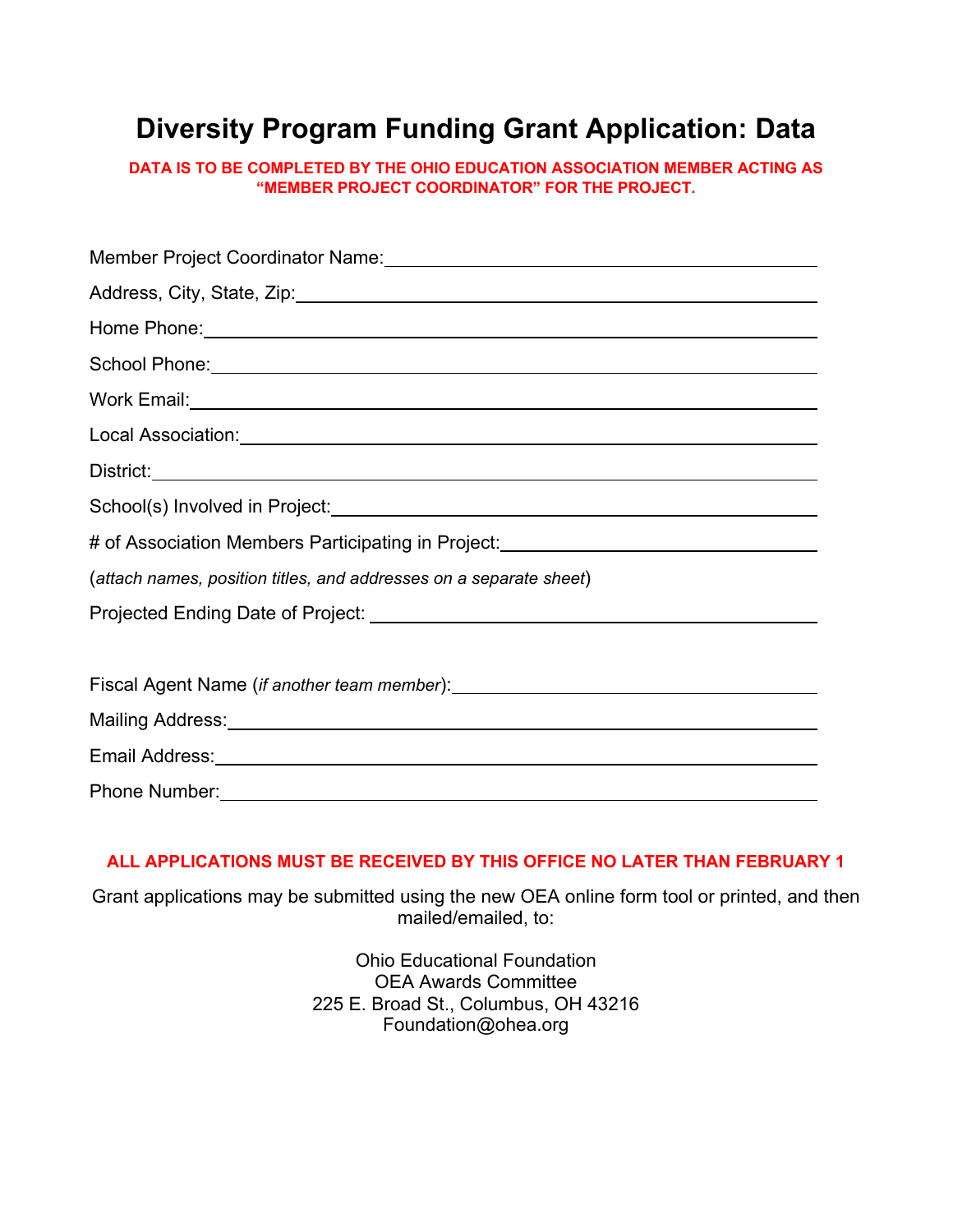#### **YOUR LOCAL PRESIDENT SHOULD COMPLETE THIS SECTION**

Local Organization:

Local President Name:

My signature below indicates that I have reviewed this application. Should this project be awarded grant funds, the local agrees to support the project and help prepare Final reports summarizing the project outcomes and related financial expenditure. My signature also certifies that the member project coordinator is an active member of the Ohio Education Association.

Signature of Local President :

Date: with the contract of the contract of the contract of the contract of the contract of the contract of the contract of the contract of the contract of the contract of the contract of the contract of the contract of the

## **Diversity Program Funding Grant Application: Budget**

#### **ALL APPLICATIONS MUST INCLUDE DETAILED QUOTES FROM THE VENDOR(S) / SOURCE(S), INCLUDING SHIPPING.**

| <b>Description</b><br>(materials, equipment, supplies, speakers, consultants, etc.) | Vendor / Source  | Cost |
|-------------------------------------------------------------------------------------|------------------|------|
|                                                                                     |                  |      |
|                                                                                     |                  |      |
|                                                                                     |                  |      |
|                                                                                     |                  |      |
|                                                                                     |                  |      |
|                                                                                     |                  |      |
|                                                                                     |                  |      |
|                                                                                     |                  |      |
|                                                                                     |                  |      |
|                                                                                     |                  |      |
|                                                                                     |                  |      |
|                                                                                     |                  |      |
|                                                                                     |                  |      |
|                                                                                     | <b>Sub Total</b> |      |
|                                                                                     | <b>Shipping</b>  |      |
|                                                                                     | <b>Total</b>     |      |

**\$ Total grant funds requested.**